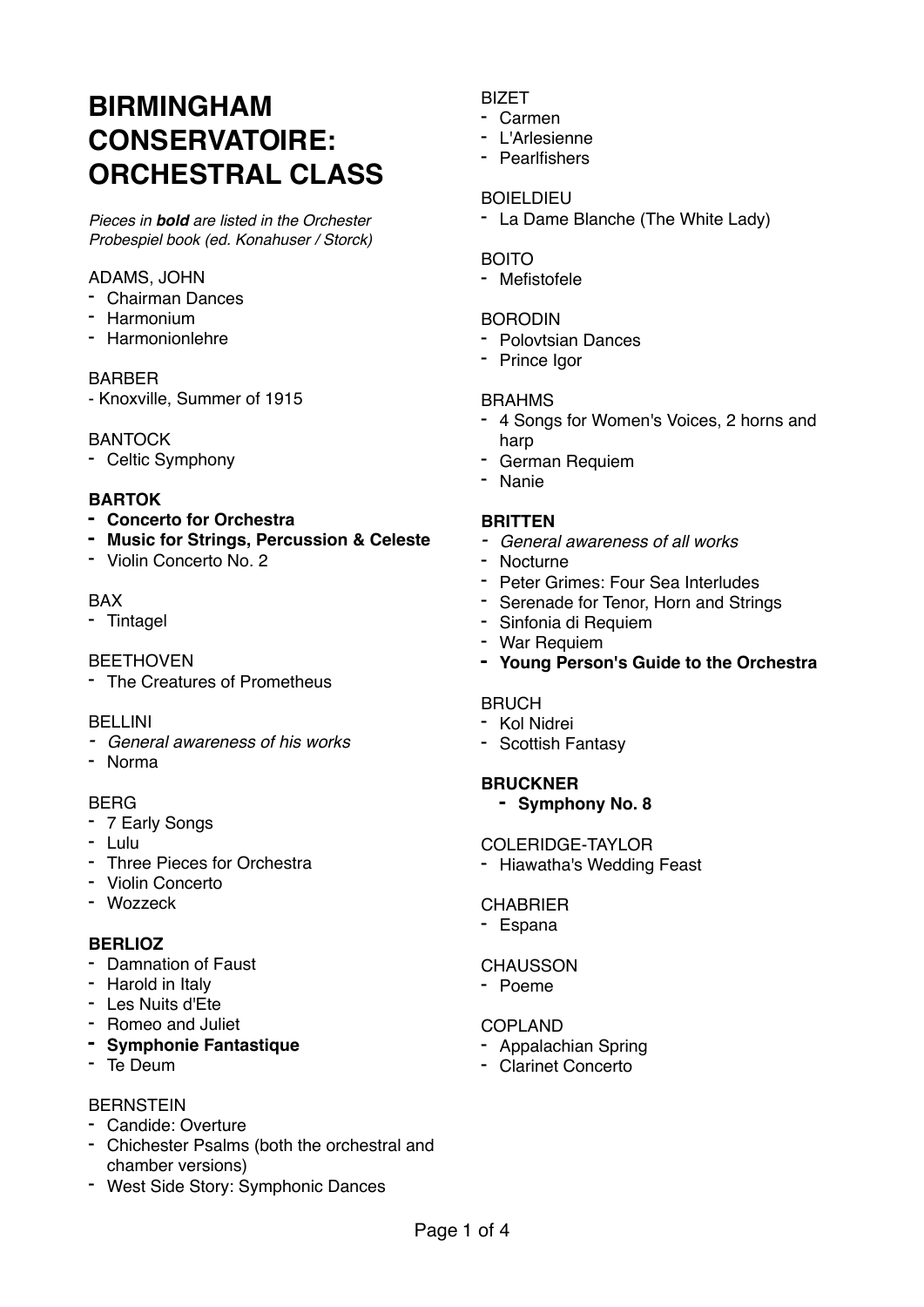## **DEBUSSY**

- *- General awareness of all works*
- Jeux
- Images (Iberia)
- La Mer
- Nocturnes
- Pelleas and Melisande
- Prelude a L'Apres-midi d'un Faune

## DELIBES

- Coppelia

## **DELIUS**

- Brigg Fair
- Cello Concerto
- Violin Concerto
- Walk to the Paradise Garden

## **DONIZETTI**

- Don Pasquale
- **- Lucia di Lammermoor**

## DUKAS

- La Peri
- Sorcerer's Apprentice

## DUPARC

- Songs

## DVORAK

- Carnival Overture
- Rhapsodie in Ab
- Rusalka: Song to the Moon
- Scherzo Capriccioso

## ELGAR

- Dream of Gerontius
- In the South
- Symphony No. 1
- Symphony No. 2

## **ENESCU**

- Romanian Rhapsodies Nos. 1 & 2

#### FALLA

- Three Cornered Hat

## FLOTOW

- Martha

## **FRANCK**

**- Symphony in D minor**

## GLAZUNOV

- Raymonda
- The Seasons

## GLINKA

- Jota Aragonesa

## **GLUCK**

- Orpheus

## GOUNOD

- Margarethe (Faust)

## HANDEL

- Julius Caesar

# **HENZE**

**- Ondine**

## **HOLST**

- The Planets

## HUMPERDINCK

- Hansel and Gretel

## JANACEK

- Cunning Little Vixen
- Jenufa
- Katya Kabanova
- SInfonietta
- Taras Bulba

## JENKINS, KARL

- Requiem

#### **KORNGOLD**

- Die Tote Stadt
- Violin Concerto

## LALO

- Namouna

## **LEONCAVALLO**

- **- Der Bajazzo**
- Il Pagliacci

#### LISZT

- Dante Symphonie
- Die Legende von der Heiligen Elisabeth
- Les Preludes
- Orpheus

# **LUTOSLAWKSI**

- Concerto for Orchestra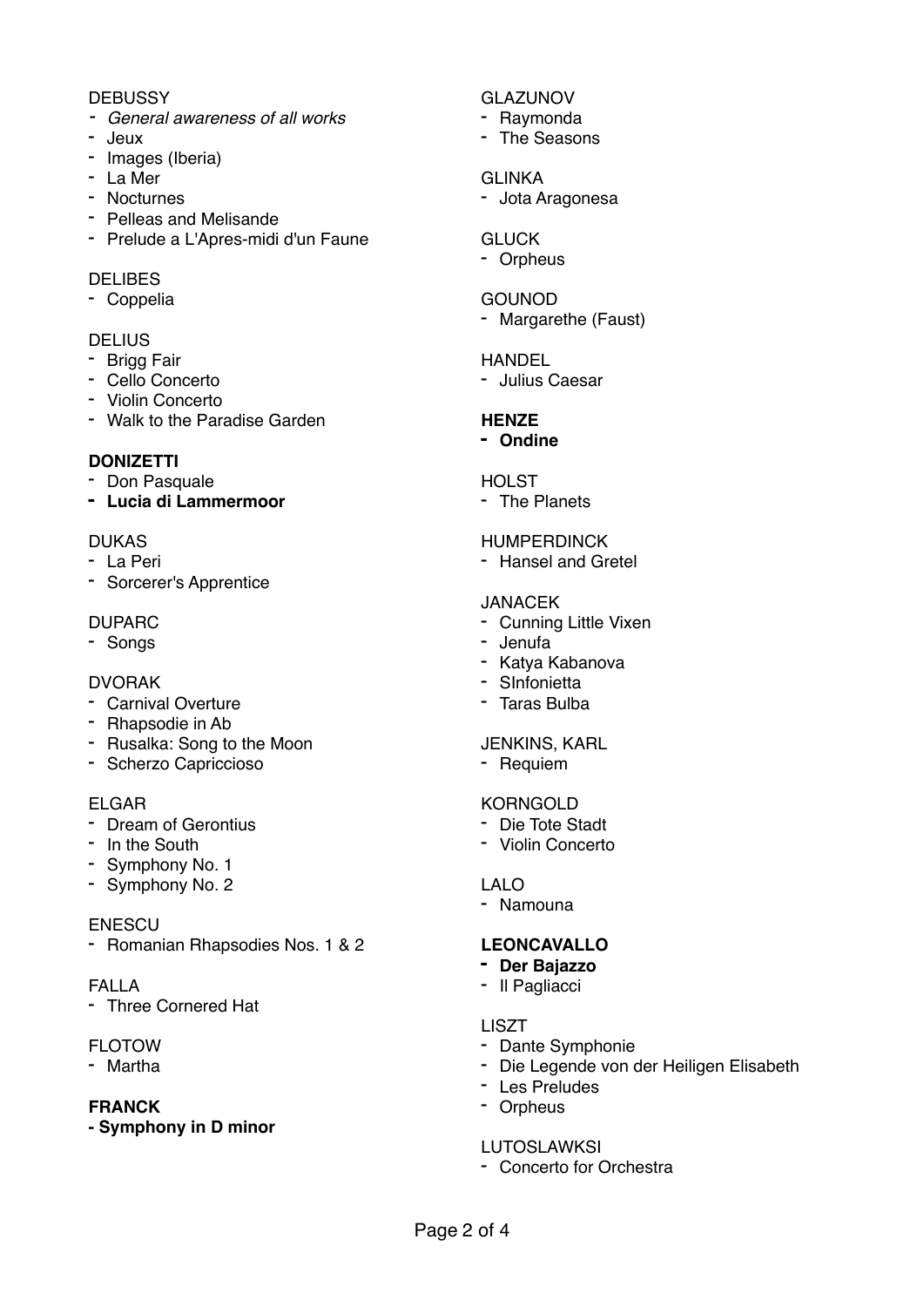## MAHLER

- *- General awareness of all works*
- Symphony No. 5: Adagietto
- Das Lied von der Erde

## **MASCAGNI**

- Cavalleria Rusticana: Intermezzo
- **- Cavaaleria Rusticana: Off-stage harp part**

#### MASSENET

- Thais: Meditation

#### MENDELSSOHN

- Athalia

## MEYERBEER

- Der Nordstern

## MONTEVERDI

- Orfeo

## **MUSSORGSKY**

- Boris Godunov
- Pictures at an Exhibition

## NICOLAI

- Merry Wives of Windor

#### **OFFENBACH**

- Tales of Hoffman

#### PROKOFIEV

- Romeo and Juliet
- Violin Concerti

#### PUCCINI

- Il Trittico
- La Boheme
- Madama Butterfly
- Tosca
- Turandot

## RACHMANINOV

- Isle of the Dead
- Symphonic Dances
- Variations on a Theme of Paganini

## **RAVEL**

- *- General awareness of all works*
- **- Alborado del Gracioso**
- Daphnis and Chloe
- La Valse
- Ma Mere l'Oye (Mother Goose)
- Pavane pour une infant defunte
- **- Piano Concerto in G**
- Rapsodie Espagnole
- Tombeau de Couperin
- **- Tzigane**

#### RESPIGHI

- Ancient Airs and Dances
- Fountains of Rome
- Pines of Rome

## RIMSKY-KORSAKOV

- Capriccio Espagnol
- Mlada
- Russian Easter Overture
- Scheherezade
- Snow Maiden

## ROSSINI

- *- keep an eye out for the operas, they can be tricky*
- Otello

## SAINT-SAENS

- Danse Macabre

#### **SCHOENBERG**

- Five Pieces for Orchestra
- Gurrelieder
- Moses and Aron
- Pelleas and Melisande

#### **SCHUMANN**

- Das Paradies und die Peri (Oratorio)
- Des Sangers Fluch
- Szenen aus Faust

## **SCRIABIN**

- Poem of Ecstasy

#### **SHOSTAKOVICH**

- Symphony No. 5

#### **SIBELIUS**

- Symphony No 1